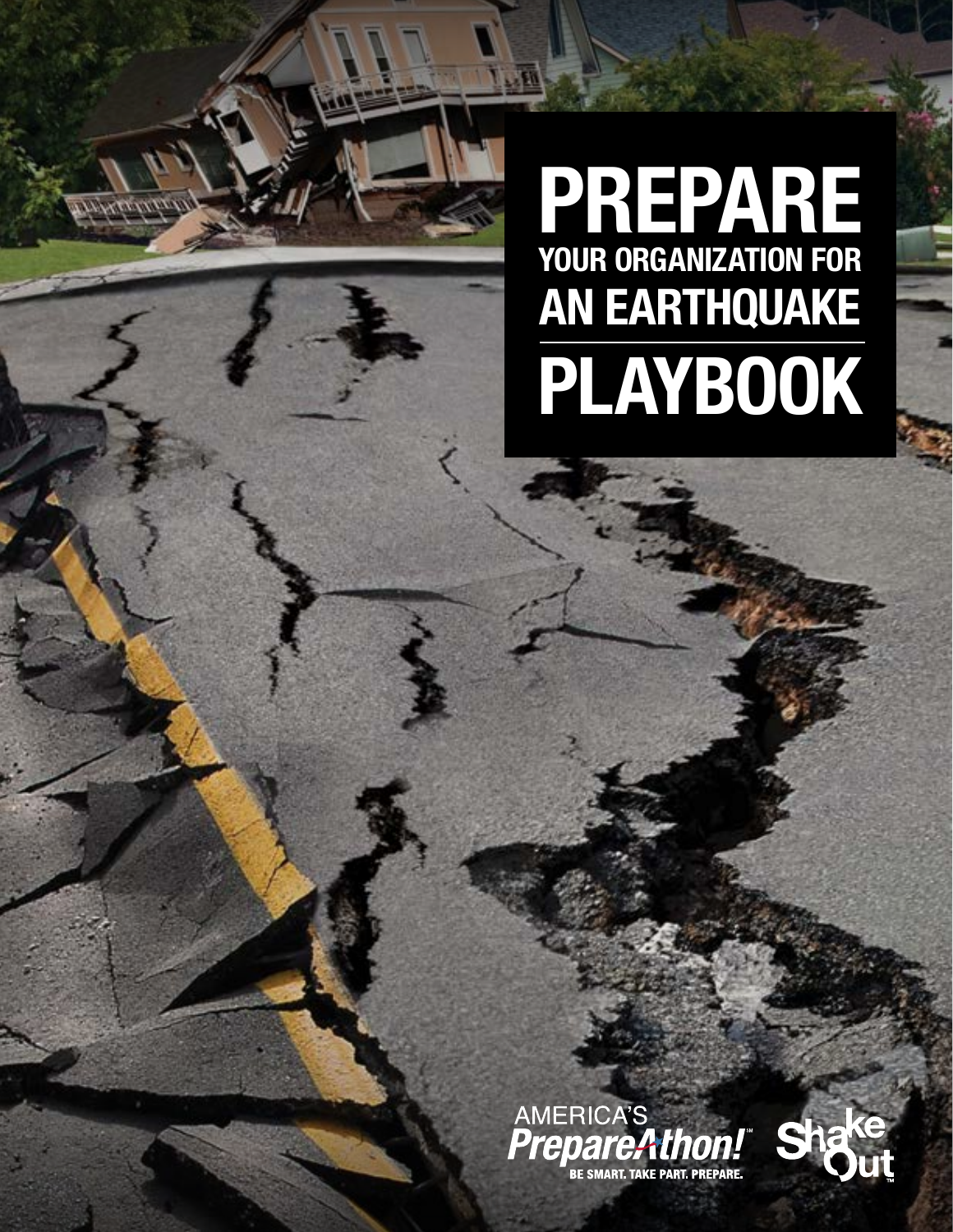# Table of Contents

| 1              | PREPARE YOUR PEOPLE: Hold a Preparedness Discussion 3                       |
|----------------|-----------------------------------------------------------------------------|
|                |                                                                             |
|                |                                                                             |
|                |                                                                             |
| $\overline{2}$ | PREPARE YOUR ORGANIZATION: Hold a Tabletop Exercise7                        |
|                |                                                                             |
|                |                                                                             |
|                |                                                                             |
|                |                                                                             |
|                |                                                                             |
|                | Facilitator Guide - Tips for Facilitating a Productive Tabletop Exercise 17 |
| 3              | <b>MAINTAIN MOMENTUM YEAR-ROUND: More Ways to Prepare 19</b>                |
|                |                                                                             |
|                |                                                                             |

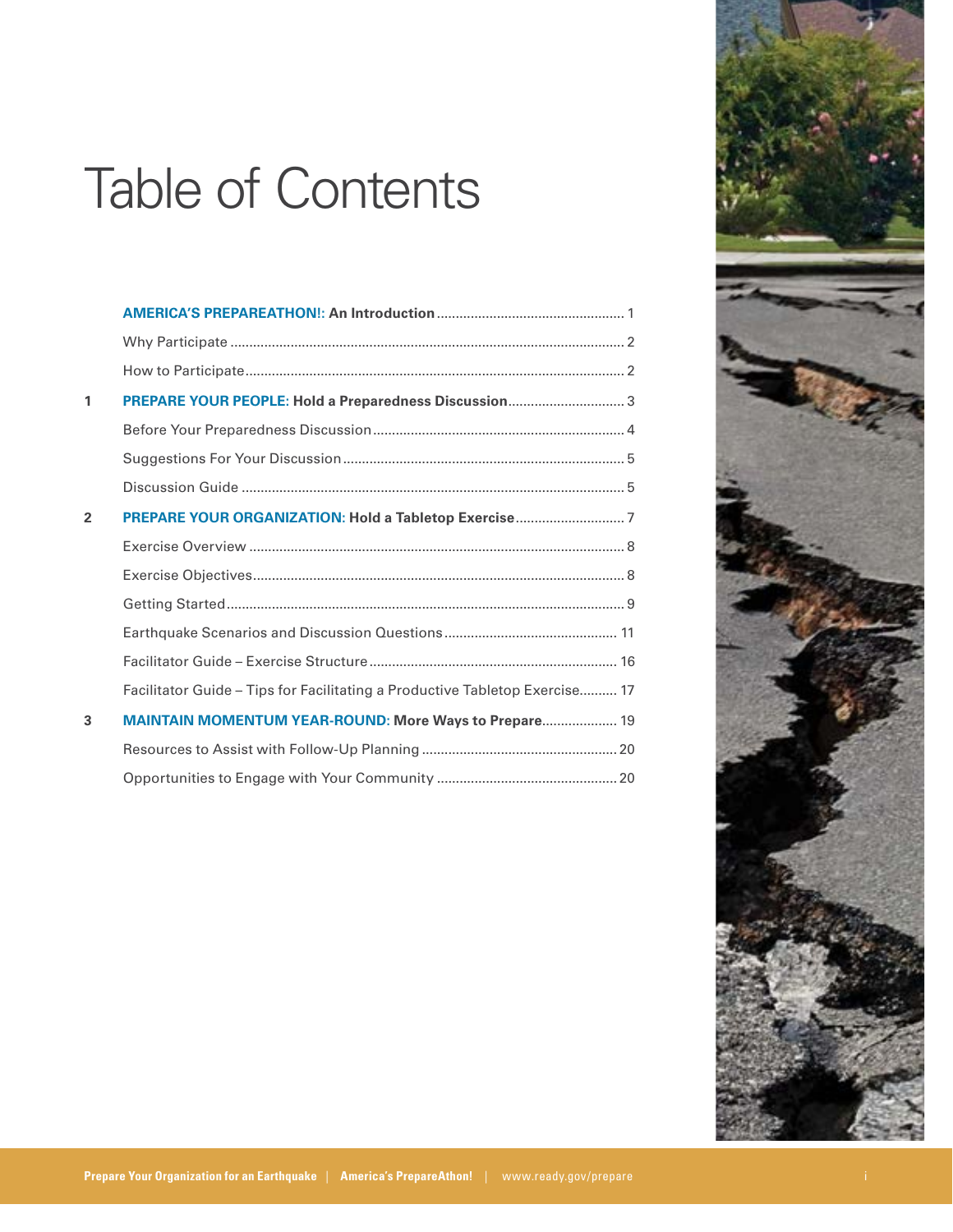# America's PrepareAthon!: An Introduction

America's PrepareAthon! is a grassroots campaign for action to increase community preparedness and resilience for disasters. The campaign offers free resources for households and organizations to discuss and practice plans and safety measures to improve resilience for specific disasters.

Planning and preparing can make a big difference in being safe and keeping your doors open after a disaster. The ability to maintain or quickly reestablish business operations or organization processes requires a focus on preparedness, advance planning, and relationships with external partners and community leaders.

This *Prepare Your Organization for an Earthquake Playbook* provides you, as a community leader or employer, with tools and resources to support your preparedness efforts and to help you conduct an America's PrepareAthon! Day of Action. Visit **www.ShakeOut.org** for additional resources for earthquake preparedness and information on The Great ShakeOut, the world's largest earthquake drill.

Everyone has a role to play to prepare for a disaster. All employers and organizations from local businesses and municipalities to schools, universities, and faith- and community-based organizations—are essential components of the community and can help people and groups to be more prepared.

#### **GOALS**

America's PrepareAthon! has four primary goals. The campaign aims to increase the number of people who:

| 1. Understand which disasters can happen in their community; |
|--------------------------------------------------------------|
| 2. Know what to do to be safe and mitigate damage;           |
| 3. Take action to increase their preparedness; and           |
| 4. Participate in community resilience planning.             |

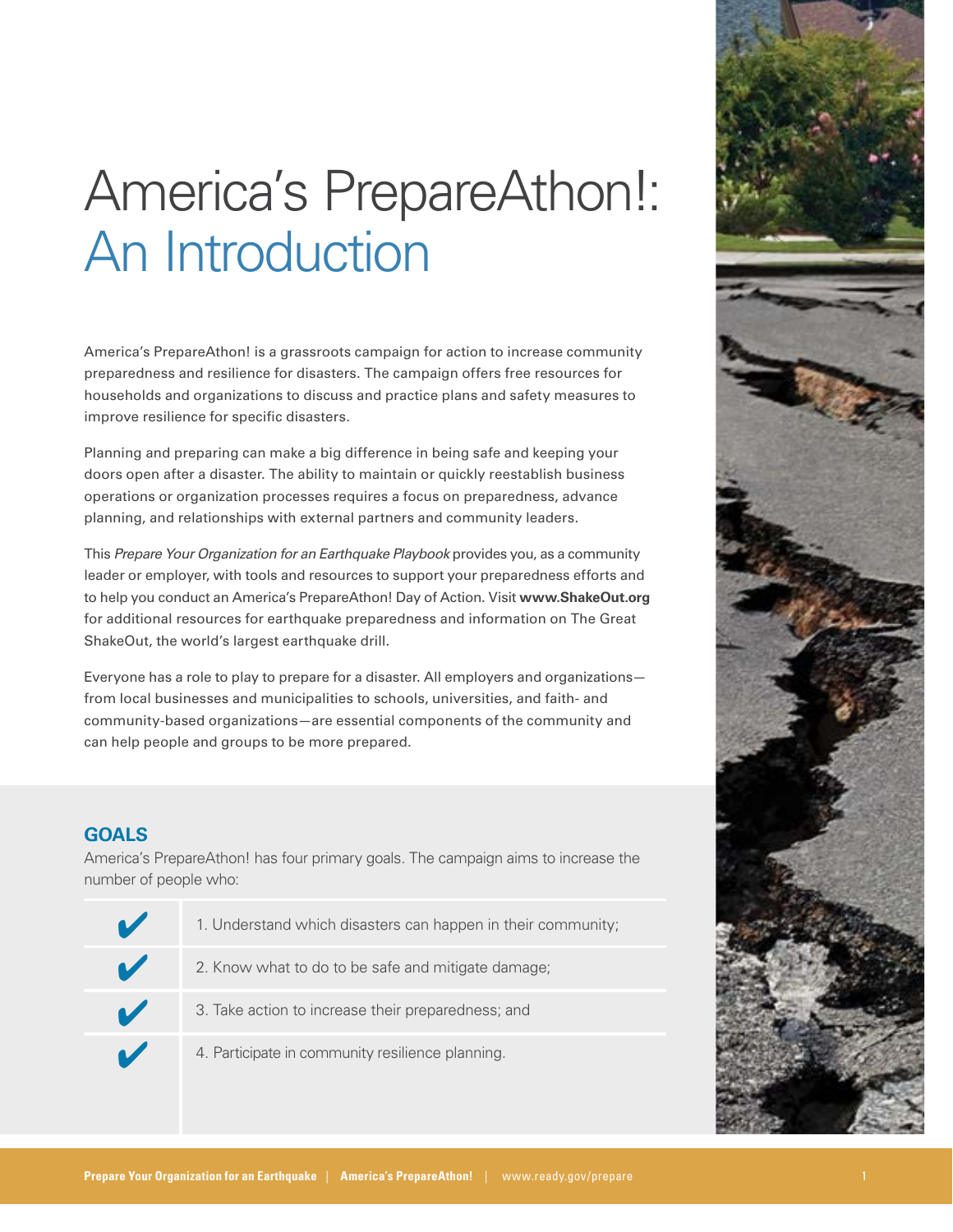### Introduction: Participate in America's PrepareAthon!

#### **WHY PARTICIPATE**

America's PrepareAthon! enables individuals and organizations to prepare for specific hazards through informative presentations, group discussions and activities, and tabletop exercises. Organizations have tremendous influence on their members and constituents when it comes to preparing for a disaster. For example, when employers encourage employees to prepare for disasters, employees are 75 percent<sup>1</sup> more likely to take action. With more than  $63$  percent<sup>2</sup> of the U.S. population aged 16 or older in the labor force, the workplace is one of the most effective environments for educating and encouraging people to take steps to be ready for disasters. Participating in America's PrepareAthon! will benefit your workplace or community organization by helping you to:

- Increase knowledge of safety policies and procedures;
- Build morale and trust by demonstrating a commitment to safety and well-being;
- Enhance organizational coordination and communication on preparedness and continuity of operations;
- Reduce a disaster's effects, including injury and loss of life, property or inventory damage, and financial loss from business disruption; and
- Strengthen relationships with local emergency responders and community leaders to reach a common understanding of community risks, needs, and capabilities.

1. Preparedness in America, August 2014. www.fema.gov/media-library/assets/documents/94717 .

2. U.S. Department of Labor, U.S. Bureau of Labor Statistics, Labor Force Statistics from the Current Population Survey, 2013, www.bls.gov/cps/cpsaat03.pdf.

#### **REGISTER YOUR EVENT AND BE COUNTED**

Register your participation to prepare for an earthquake on www.ready.gov/prepare and join other organizations across the country in an effort to improve our nation's preparedness and resiliency. Registration is quick and easy. Simply select your state, earthquake, your type of participation, and the estimated number of people participating. You can also choose to have your organization's name listed on the America's PrepareAthon! website in recognition of your commitment.



#### **HOW TO PARTICIPATE**

Participating in America's PrepareAthon! is easy and inexpensive. This *Prepare Your Organization for an Earthquake Playbook* provides some simple steps you can take to increase the preparedness of your organization by holding an America's PrepareAthon! Day of Action. Your organization can participate in several ways:

- Hold discussions and drills to explain workplace plans and policies and to motivate your employees, students, congregants, and volunteers to be better prepared at home.
- Conduct a tabletop exercise with leaders and managers to take steps as an organization to increase your readiness.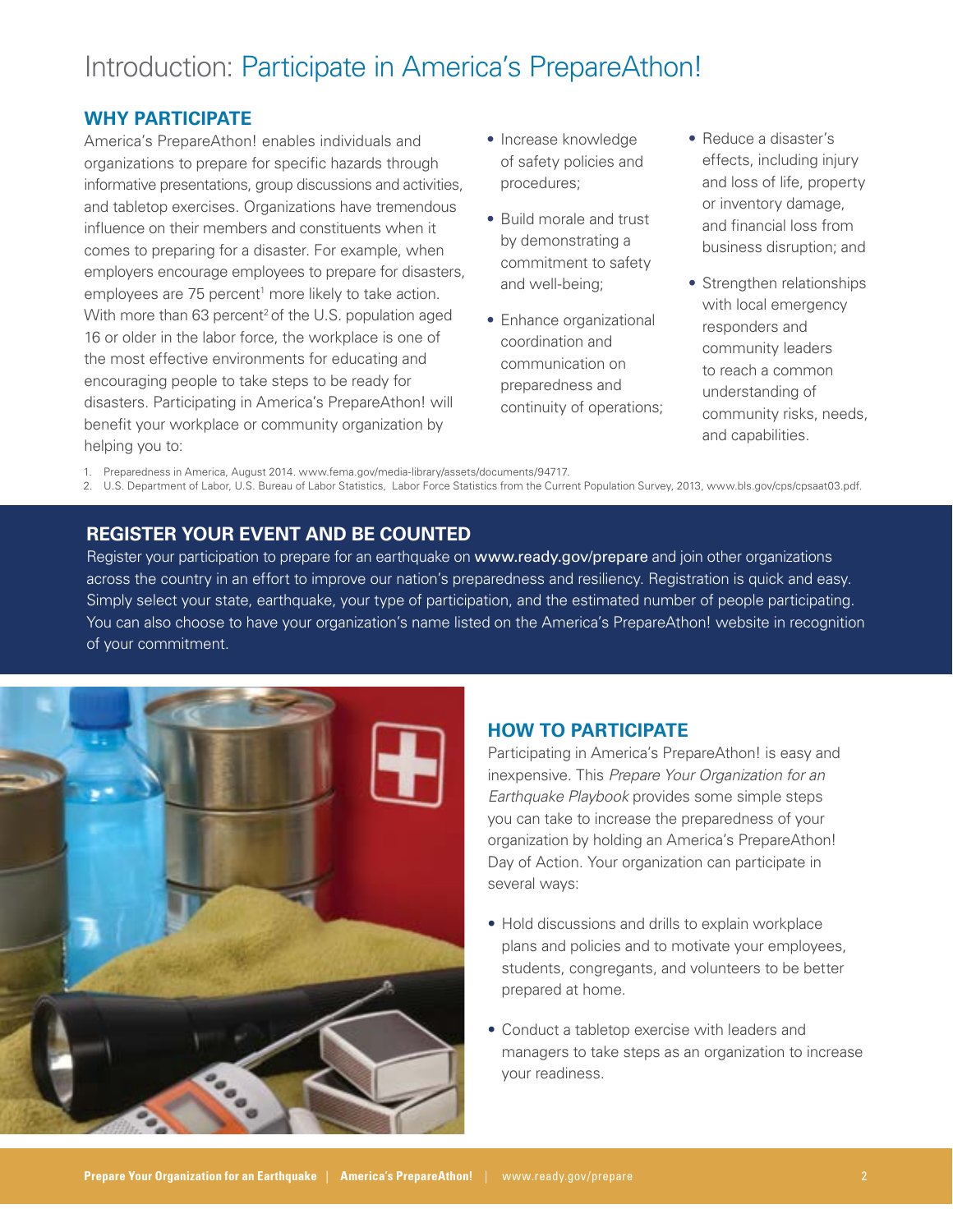# Prepare Your People:<br>Hold a Preparedness **Discussion**

One of the most effective ways to share information and motivate people to take steps for personal preparedness is to talk to your people. Add a preparedness discussion to the agenda of your next staff or organizational meeting or arrange a brown bag lunch session. Many individuals within an organization can lead a preparedness discussion, including a manager, employee, teacher, or volunteer. You can cover the basics in 15 minutes; 30 minutes provides time for more discussion. **Get the conversation started!**

#### **PREPAREDNESS DISCUSSION GOALS**

As you prepare for your talk, keep the following goals in mind to ensure you facilitate a productive and informative discussion.

- Share the potential impact of earthquakes—most injuries are caused by people falling while trying to walk or run during the shaking or being hit by falling, sliding, or flying household items and/or debris. Earthquakes occur without warning and can cause buildings to collapse, creating dangerous conditions and debris.
- Identify items that should be secured and provide techniques about how to secure them.



- Learn how to Drop, Cover, and Hold On.
- Outline your organization's emergency communications plans and policies.
- Sign up for community notifications.

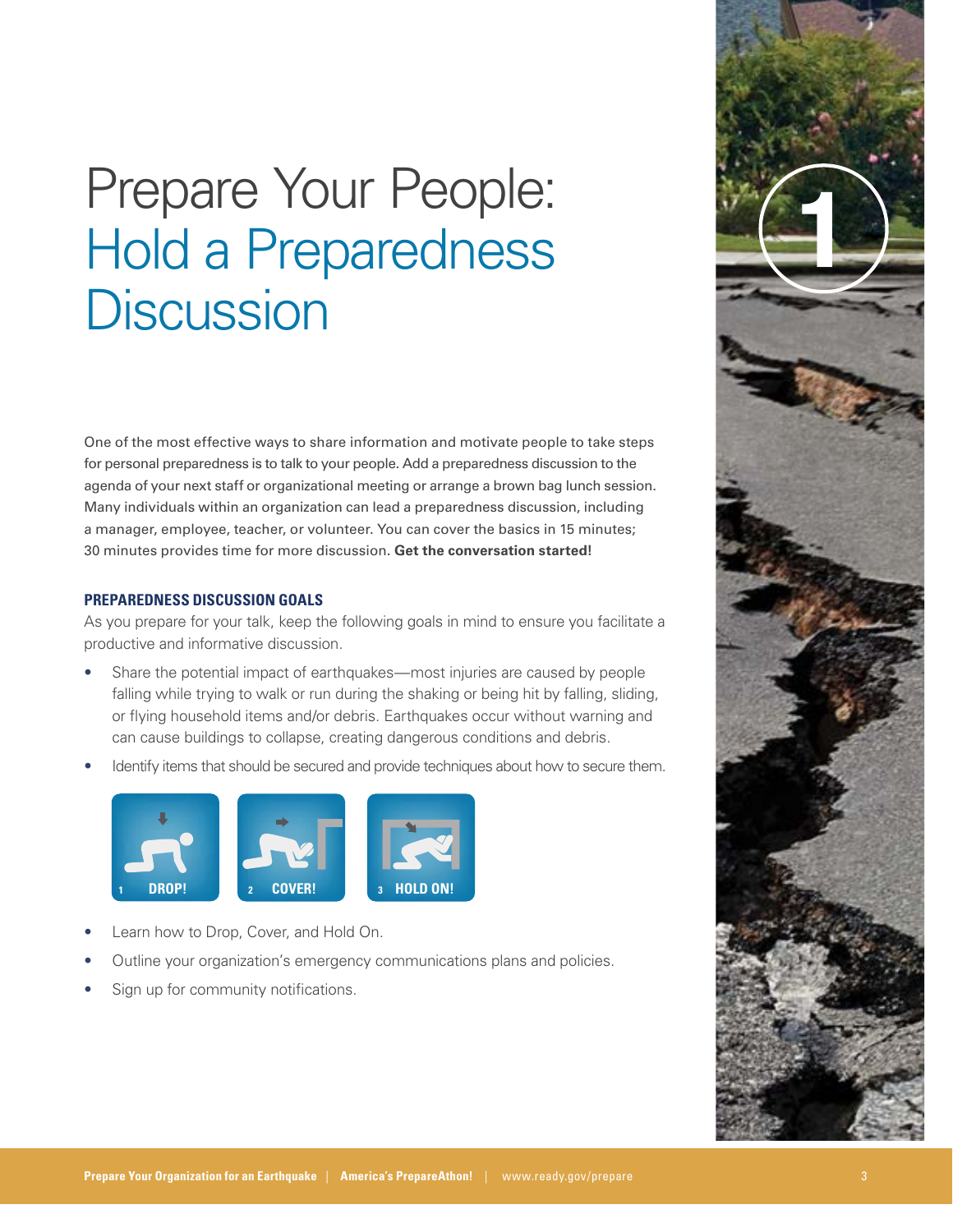## 1 | Prepare Your People: Hold a Preparedness Discussion

#### **BEFORE YOUR PREPAREDNESS DISCUSSION**

- 1. Ensure management and organizational leadership are on board by sharing the benefits of participating and the minimal time needed.
- 2. Download and review the *How to Prepare for an Earthquake* guide and other resources and be sure discussion leaders are familiar with the content.
- 3. Learn how to sign up for local text alerts and warnings available in your community.
- 4. Register your event at www.ready.gov/prepare to be counted. You can also download Certificates of Participation for discussion participants.
- 5. Promote your America's PrepareAthon! Day of Action preparedness discussion. Use your organization's communications platforms, including websites, listservs, newsletters, and social media to invite and remind participants of the discussion and to demonstrate your commitment to safety.

#### **RESOURCES**



In addition to this Playbook, you will need to download the following America's PrepareAthon! resources, all available at www.ready.gov/prepare:

- *How to Prepare for an Earthquake*
- *Be Smart: Know Your Alerts and Warnings*
- *Be Smart: Protect Your Critical Documents and Valuables*
- *Ready's Family Communication Plan for Parents and Kids*

There are also two short videos that can help you set the stage for your discussions:

- *It Started Like Any Other Day,* a four-minute video that focuses on three survivors from three recent disasters
- *When the Earth Shakes,* an animated how-to video on earthquake preparedness

#### **FOLLOW-UP**

Ask follow-up questions in future meetings to ensure everyone has learned the important steps to protect themselves before an earthquake and knows the organization's communications plan for earthquakes.



#### **TEST YOUR EMERGENCY COMMUNICATIONS PLANS**

Consider testing your employee notification plan with employees and volunteers to ensure you will be able to communicate with them effectively in case of emergency—both during and outside of business operating hours. This could be as simple as sending an email, a text alert, or testing a public address system to ensure leadership can provide critical emergency guidance when needed. Be sure to identify these communications by starting with "THIS IS A TEST" to avoid any confusion.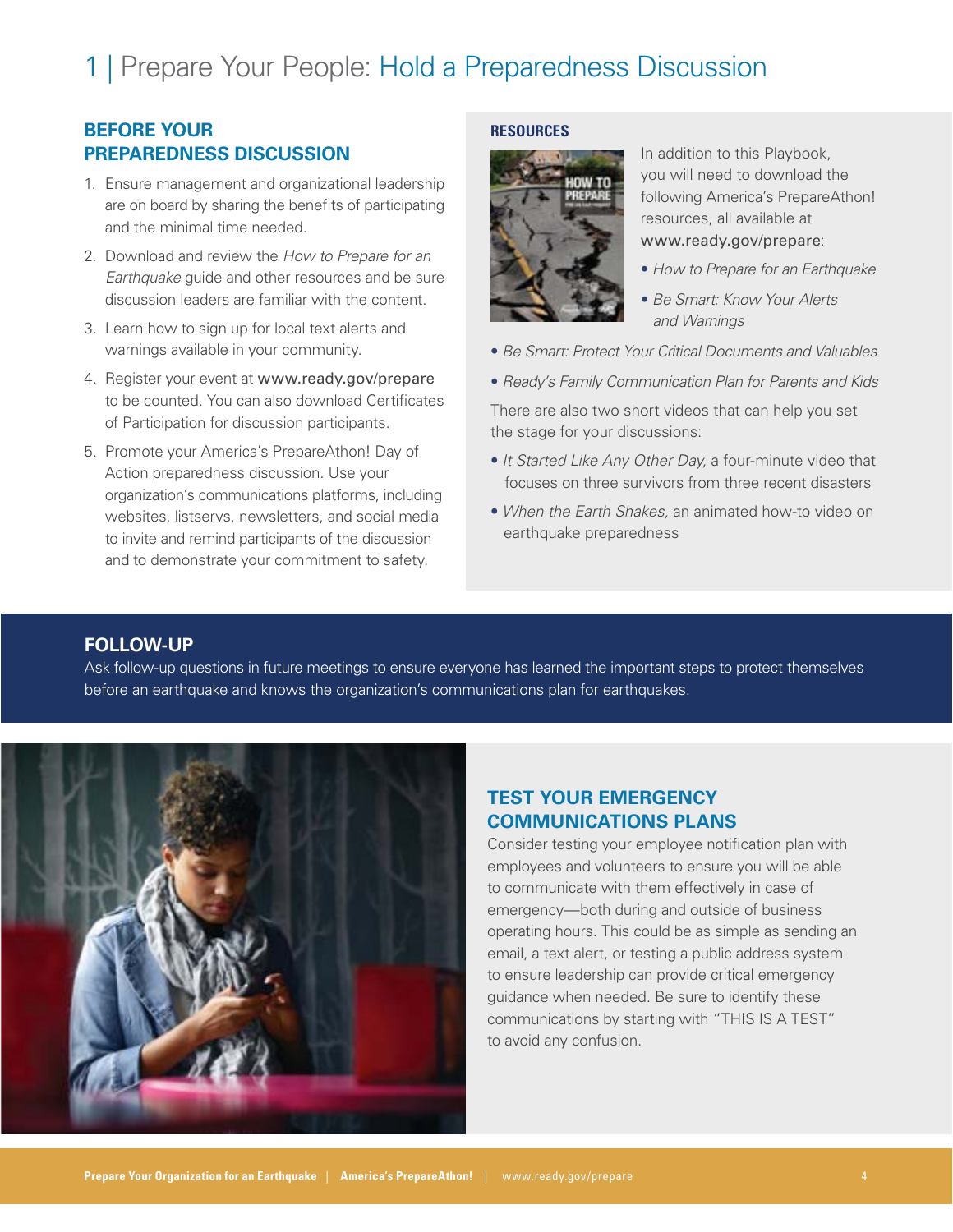## 1 | Prepare Your People: Hold a Preparedness Discussion

#### **SUGGESTIONS FOR YOUR DISCUSSION**

Talking about disasters and helping others prepare makes everyone safer. In your discussion, note how earthquakes can immobilize your entire region. Earthquakes can knock out heat, power, and communications services, sometimes for days at a time, leaving people stuck without utilities or other services. Your goal for protection is to learn to Drop, Cover, and Hold On during an earthquake. The following discussion guide is intended to help you share important information and facts about earthquakes during your discussion.

| <b>AGENDA</b>                                                                | <b>DISCUSSION GUIDE</b>                                                                                                                                                                                                                                                                                                                                                                                                                      |
|------------------------------------------------------------------------------|----------------------------------------------------------------------------------------------------------------------------------------------------------------------------------------------------------------------------------------------------------------------------------------------------------------------------------------------------------------------------------------------------------------------------------------------|
| <b>SHOW: It Started Like</b><br>Any Other Day<br>(survivor stories video).   | It Started Like Any Other Day is a four-minute video that communicates the importance<br>of disaster preparedness. It shows survivors from three American communities talking<br>about three different types of disasters: hurricane, tornado, and wildfire.<br>When the Earth Shakes is a 90-second animated video for an earthquake. The video                                                                                             |
| <b>SHOW:</b> When the<br><b>Earth Shakes</b><br>(animated video).            | summarizes what you should do before, during, and after an earthquake strikes.<br>Hold a short group discussion, asking participants to share any experiences they<br>have had with earthquakes, including surprises and lessons learned.                                                                                                                                                                                                    |
| <b>DISTRIBUTE: How to</b><br>Prepare for an Earthquake<br>guide.             | Explain that the session will go over the key parts of the guide. Discuss the potential<br>impacts of an earthquake, the causes of death and injury, and any relevant<br>experiences in your community.                                                                                                                                                                                                                                      |
| <b>DISCUSS: SECURING ITEMS</b><br>Write the items that you<br>should secure. | It is important to know the items you should secure at home, how to secure them,<br>and what your organization has done to make the workplace environment safer.                                                                                                                                                                                                                                                                             |
| <b>EXPLAIN AND PRACTICE:</b><br>Drop, Cover, and<br>Hold On.                 | Casualties and injuries occur when people fall while trying to walk or run during the<br>shaking; and they are hit by falling, flying, or sliding items in the room (e.g., TVs,<br>lamps, glass, bookcases), and/or when they are struck or trapped by collapsing walls.                                                                                                                                                                     |
| Demonstrate actions.                                                         | There is one simple action to keep in mind. Drop, Cover, and Hold On.<br>DROP to your hands and knees to avoid falling.                                                                                                                                                                                                                                                                                                                      |
|                                                                              | COVER you head and neck with your arms to protect yourself from falling debris. If you<br>can move safely, crawl for additional cover under a sturdy desk or table. If there is<br>low furniture, or an interior wall or corner nearby and the path is clear, these may also<br>provide some additional cover. Stay away from glass, windows, outside doors and<br>walls, and anything that could fall, such as light fixtures or furniture. |
|                                                                              | HOLD ON to any sturdy shelter until the shaking stops. STAY where you are until the<br>shaking stops.                                                                                                                                                                                                                                                                                                                                        |
|                                                                              | When the shaking stops, look around. If there is a clear path to safety, leave the<br>building and go to an open space, away from damaged areas.                                                                                                                                                                                                                                                                                             |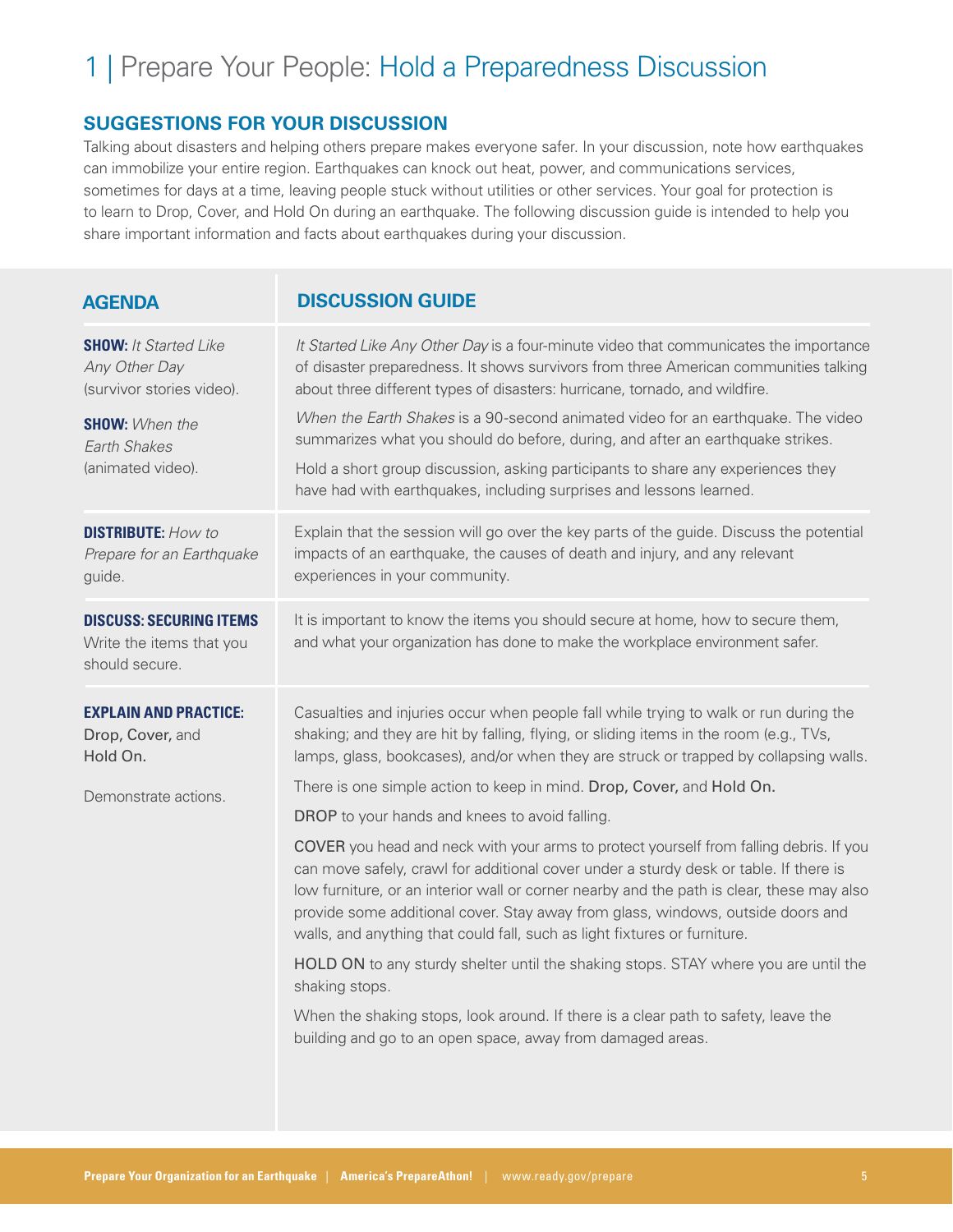## 1 | Prepare Your People: Hold a Preparedness Discussion

| <b>AGENDA</b>                                                                                                                                                                                          | <b>DISCUSSION GUIDE (continued)</b>                                                                                                                                                                                                                                                                                                                                                                                                                                                |
|--------------------------------------------------------------------------------------------------------------------------------------------------------------------------------------------------------|------------------------------------------------------------------------------------------------------------------------------------------------------------------------------------------------------------------------------------------------------------------------------------------------------------------------------------------------------------------------------------------------------------------------------------------------------------------------------------|
| <b>EXPLAIN AND PRACTICE: (cont.)</b><br>Show the group how to<br>download the FEMA<br>app and to sign up for<br>local alerts.<br><b>HANDOUT:</b> Be Smart, Know<br>Your Alerts and Warnings.           | Although there is no advance notice of an earthquake, emergency information<br>will be provided through radio and TV broadcasts and through text alerts to<br>cell phones.<br>Sign up and participate in the Great Shakeout, the world's largest earthquake drill<br>at www.shakeout.org.                                                                                                                                                                                          |
| <b>DISCUSS: EMERGENCY</b><br><b>COMMUNICATIONS PLANS</b><br>Review the plan for your<br>organization if you have one.<br><b>HANDOUT:</b> Ready's Family<br>Communication Plan for<br>Parents and Kids. | Every family should have a plan for how to communicate with each other during<br>and after an earthquake.<br>Encourage people to identify an out-of-state contact, such as a friend or relative,<br>to notify when they are safe. In some cases it may be easiest to use social media<br>and post an "I'm OK" message to many friends at once.<br>Text, do not talk. Text messages can often get around network disruptions when<br>a phone call might not be able to get through. |
| <b>EXPLAIN: IMPORTANCE</b><br><b>OF STORING CRITICAL</b><br><b>DOCUMENTS</b><br><b>HANDOUT:</b> Be Smart,<br><b>Protect Your Critical</b><br>Documents and Valuables.                                  | Explain that you should have access to insurance policies, financial records, medication<br>information, and other household records so that after the disaster you can begin the<br>recovery process.<br>Encourage everyone to take the time now to gather and protect their critical<br>information and documents.                                                                                                                                                               |
| <b>EMERGENCY</b><br><b>SUPPLIES</b><br><b>HANDOUT</b>                                                                                                                                                  | Distribute Building a Home Emergency Supply Kit checklist from the How to Prepare for<br>an Earthquake guide (or ask the group to turn to this page). If possible, have basic supply<br>kit contents on a table for people to see or to use as visual aids during your discussion.                                                                                                                                                                                                 |
|                                                                                                                                                                                                        | Emphasize the necessity for everyone to have some basic supplies on hand<br>to survive for at least three days if an emergency occurs.                                                                                                                                                                                                                                                                                                                                             |
|                                                                                                                                                                                                        | Show how building a supply kit is easy and inexpensive, noting that many items<br>may already be in the home or can be found at your local grocery store, pharmacy,<br>or hardware store.                                                                                                                                                                                                                                                                                          |
|                                                                                                                                                                                                        | Highlight that kits should include items such as non-perishable food, water,<br>a battery-powered or hand-crank radio, extra flashlights, and batteries.                                                                                                                                                                                                                                                                                                                           |
|                                                                                                                                                                                                        | Be sure to consider if there are specialty items you need, such as prescription<br>medications, extra pair of glasses, infant formula and diapers, and pet food.                                                                                                                                                                                                                                                                                                                   |
|                                                                                                                                                                                                        | Discuss the need to consider storing supplies in several locations, including your<br>workplace, vehicle, and other places you regularly spend time.                                                                                                                                                                                                                                                                                                                               |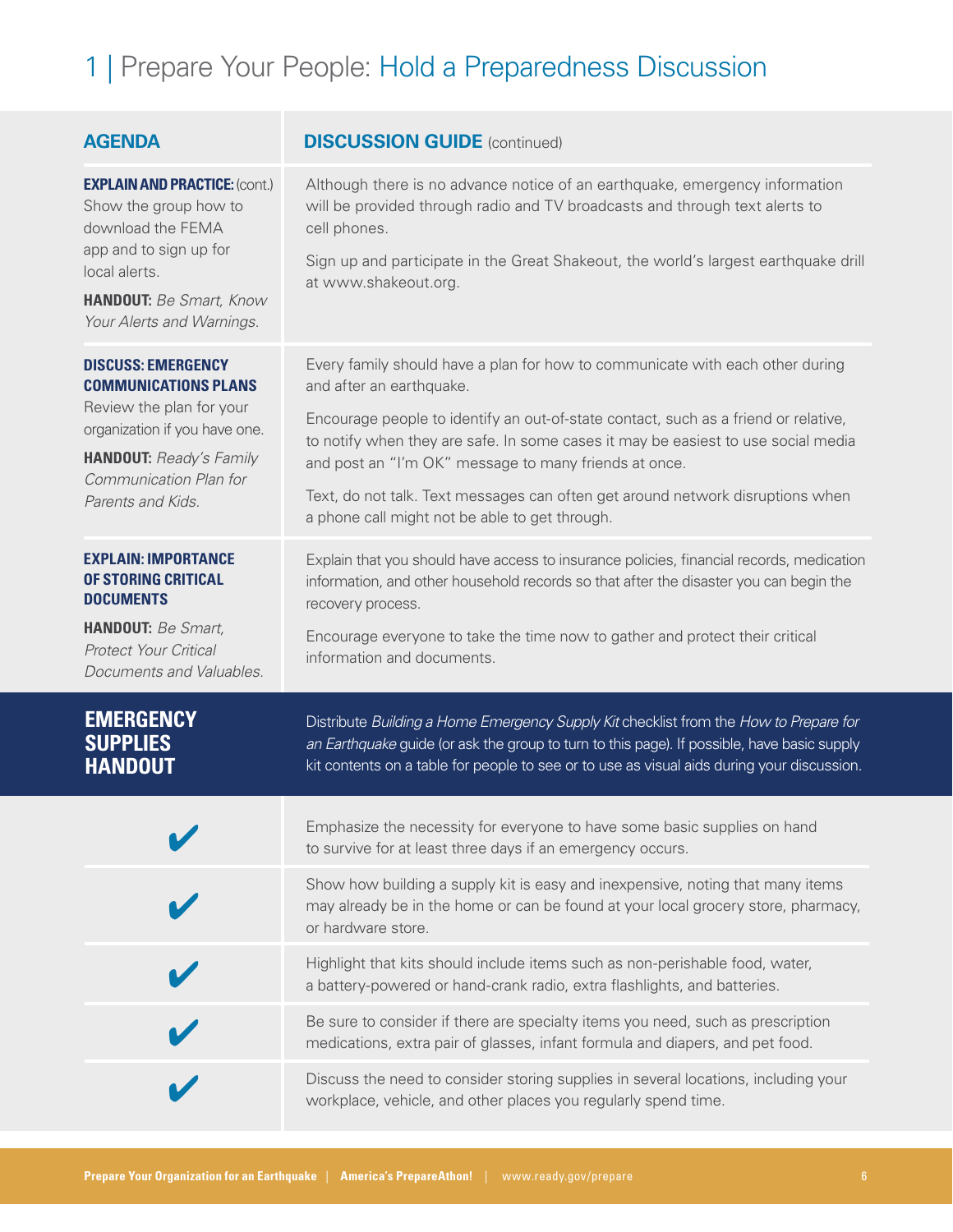A tabletop exercise is a facilitated discussion about what your organization would do in response to a disaster. The exercise leads participants through a simulated disaster scenario and prompts them to examine their plans, policies, and procedures without disrupting the work environment. It allows for a facilitated discussion of roles, procedures, and responsibilities in the context of a simulated emergency scenario.

The goals for the exercise are as follows:

- 1. To assess your organization's ability to respond using your current plans, policies, capabilities, and resources; and
- 2. To help identify improvements that could make the difference in keeping your people safe and doors open after a disaster.

For organizations that do not currently do this type of planning, conducting this exercise as part of your America's PrepareAthon! Day of Action can be an important next step in improving your organization's preparedness and resiliency.

This Playbook provides guidance on how to hold a tabletop exercise to help your organization assess and improve its ability to maintain or reestablish operations when affected by an earthquake. Many individuals within your organization can lead this effort: a senior leader, an employee, a facility manager, a human resources manager, or a program manager. Use this Playbook, *How to Prepare for an Earthquake*, and the companion slidedeck available on **www.ready.gov/prepare** to help you.

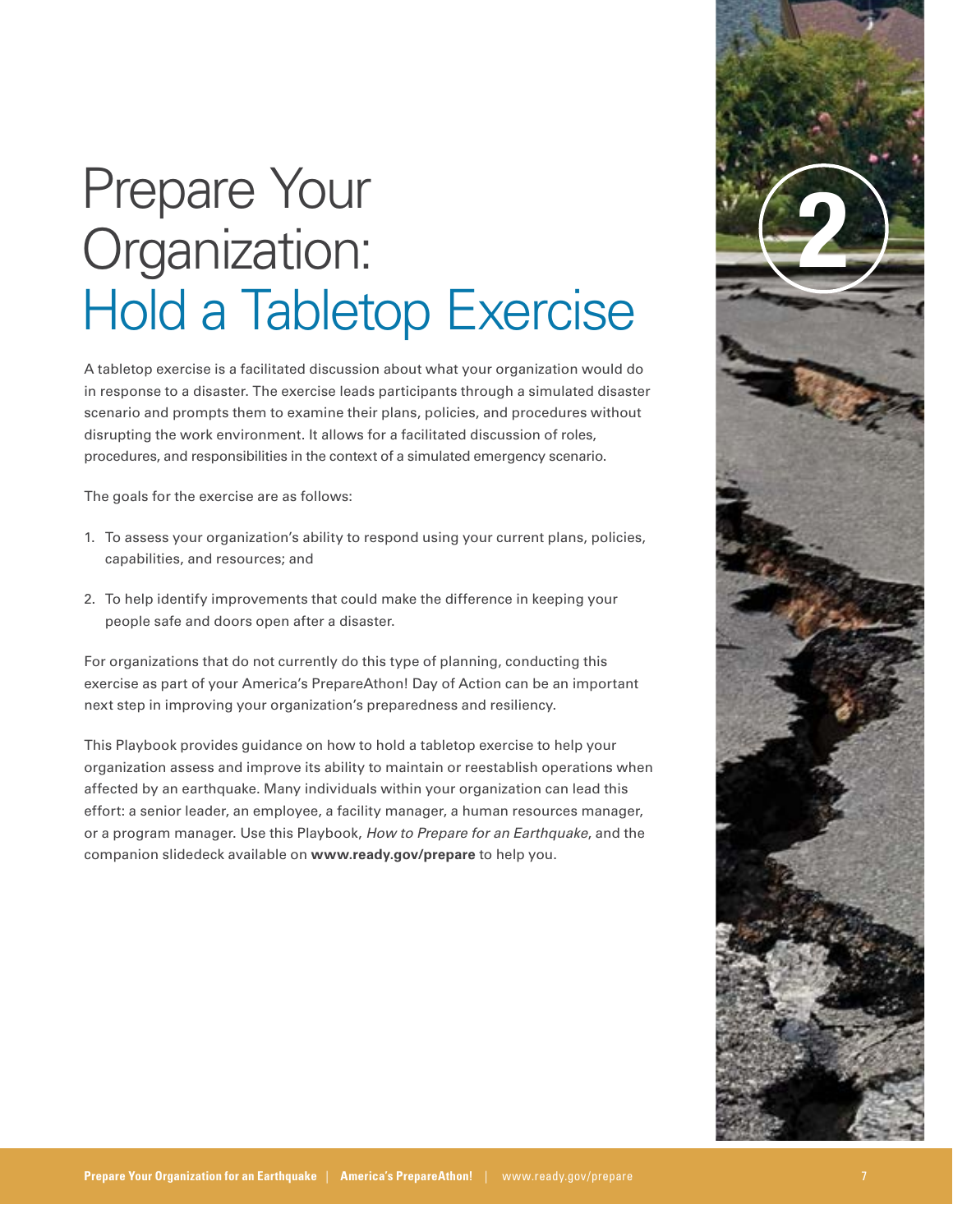#### **EXERCISE OVERVIEW**

To simulate an actual event, the *Prepare Your Organization* tabletop exercise begins with an initial scenario description and proceeds with two scenario updates. Each phase of the scenario includes discussion questions to allow participants to focus on problem solving as a leadership team in a low-stress, consequence-free environment. This exercise is not meant to assess individual performance, but rather, it is an opportunity to identify and resolve problems, improve workplace safety, and bolster your organization's continuity of operations.

#### **EXERCISE OBJECTIVES**

These tabletop exercises are designed to help your organization identify strengths and weaknesses in the following areas:

**FACILITIES:** Structural maintenance considerations; earthquake resistant construction; non-structural mitigation; back-up power supplies; supplies for staying on-site; accessibility considerations; and emergency repairs.

**HUMAN RESOURCES POLICIES:** Employee notification and alerts; early release/telework

policies; flexible work schedules; payroll and insurance policies; employee insurance policies; employee/family reunification procedures; employees trained in first-aid with access to medical supplies; and capacity to ensure accessibility for individuals with disabilities or access and functional needs.

#### **CONTINUITY OF OPERATIONS PLANS:**

Plans to operate at an alternate location; access to important data; roles and responsibilities; insurance policies; supplier and customer relationship management; and plans and processes to resume operations.

#### **EMERGENCY OPERATIONS**

**PLANS: Ability to provide** critical information and updates during the emergency through multiple notification systems; guidance on how to protect critical assets; plans to provide first aid; and protocols for communicating with local first responders and critical infrastructure providers.



#### **TIME COMMITMENT**

The tabletop exercise should last approximately 2–3 hours, depending on the amount of discussion and needed breaks. This includes time for introductions, an overview of the process, the exercise, and a debriefing. While this may seem like a lot of time, especially for busy managers, the investment will pay dividends both in a real emergency or disaster and in improving day-to-day operations.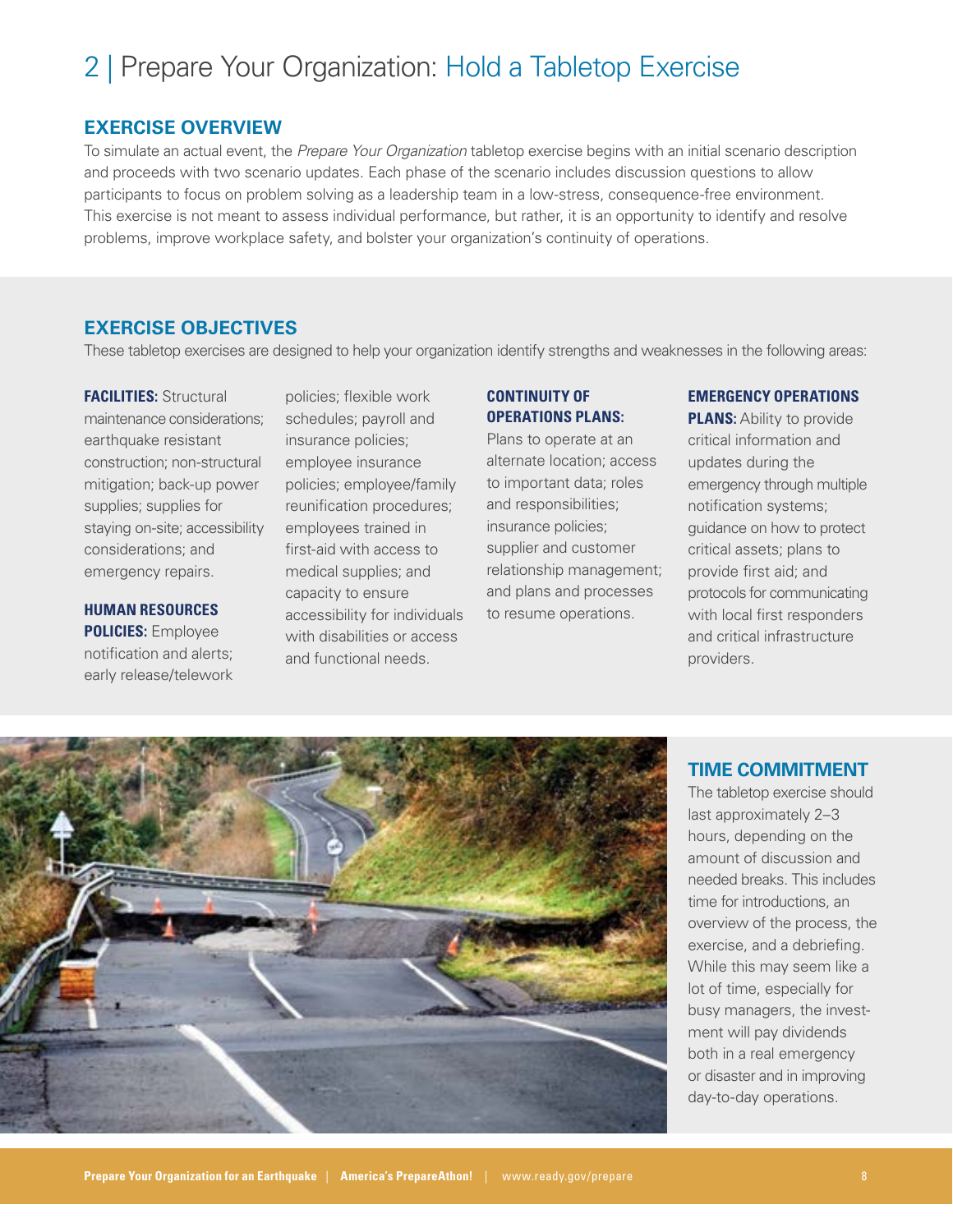#### **GETTING STARTED**

Once your organization's leadership agrees to hold a tabletop exercise, the following steps will lead you through the planning process and help your organization get the most value from the exercise.

| <b>SELECT A</b><br><b>LEAD PLANNER</b>                     |                         | The lead planner has primary responsibility for executing the exercise, to include<br>working with leadership to select participants, customizing the scenario description<br>and questions to fit your community and your organization, and planning logistics.<br>The lead planner serves as the primary point of contact for participants who have<br>questions about the exercise and materials.                                                                                                                                                                                                                                                                                                                                                                                                                                                                                                                                                                                                                                                                                                                                      |
|------------------------------------------------------------|-------------------------|-------------------------------------------------------------------------------------------------------------------------------------------------------------------------------------------------------------------------------------------------------------------------------------------------------------------------------------------------------------------------------------------------------------------------------------------------------------------------------------------------------------------------------------------------------------------------------------------------------------------------------------------------------------------------------------------------------------------------------------------------------------------------------------------------------------------------------------------------------------------------------------------------------------------------------------------------------------------------------------------------------------------------------------------------------------------------------------------------------------------------------------------|
| <b>SELECT THE</b><br><b>FACILITATOR</b>                    | $\mathbf{2}$            | The facilitator leads the exercise discussion, provides scenario updates, and prompts<br>participants to interact. A facilitator who understands the scope of your organization's<br>operations may have greater success in stimulating a productive discussion.                                                                                                                                                                                                                                                                                                                                                                                                                                                                                                                                                                                                                                                                                                                                                                                                                                                                          |
| <b>IDENTIFY</b><br><b>WHO SHOULD</b><br><b>PARTICIPATE</b> | $\overline{\mathbf{3}}$ | To examine your organization's operations during the tabletop exercise, you need to<br>include representatives from across your enterprise. Consider key decision makers<br>and subject matter experts from all departments, including senior leadership,<br>facilities management, communications and public affairs, information technology<br>(IT) services, corporate security, human resources, and legal. You also may wish to<br>include third-party vendors such as phone, IT, data back-up, food,<br>and other critical services.<br>For the exercise discussion to be as spontaneous and realistic as possible,<br>it is important not to share the scenario or discussion questions with invited<br>participants or observers in advance of the exercise.                                                                                                                                                                                                                                                                                                                                                                      |
| <b>DETERMINE ROLES</b>                                     | 4                       | There are different roles for "players" in an exercise as outlined below. The lead<br>planner decides who should attend and to which role he or she is assigned.<br><b>PARTICIPANT:</b> Someone with decision-making authority (or a designated proxy), who has<br>authority over a component of operations (e.g., Human Resources Manager). Participants<br>should sit at the table, answer questions, and make decisions during the exercise.<br><b>OBSERVER:</b> Someone who benefits from attending the exercise because his or her<br>role in the organization may include implementing identified recommendations. To<br>keep the number of speakers manageable, observers do not participate in the<br>exercise, but are encouraged to take notes and provide feedback at the end.<br><b>NOTE-TAKER:</b> Someone who can record the discussion during the exercise and<br>summarize the main points as a follow-up report. You may even want to have the<br>main points recorded on a white board. Encourage participants and observers to<br>take notes during the exercise for the debriefing following the end of the exercise. |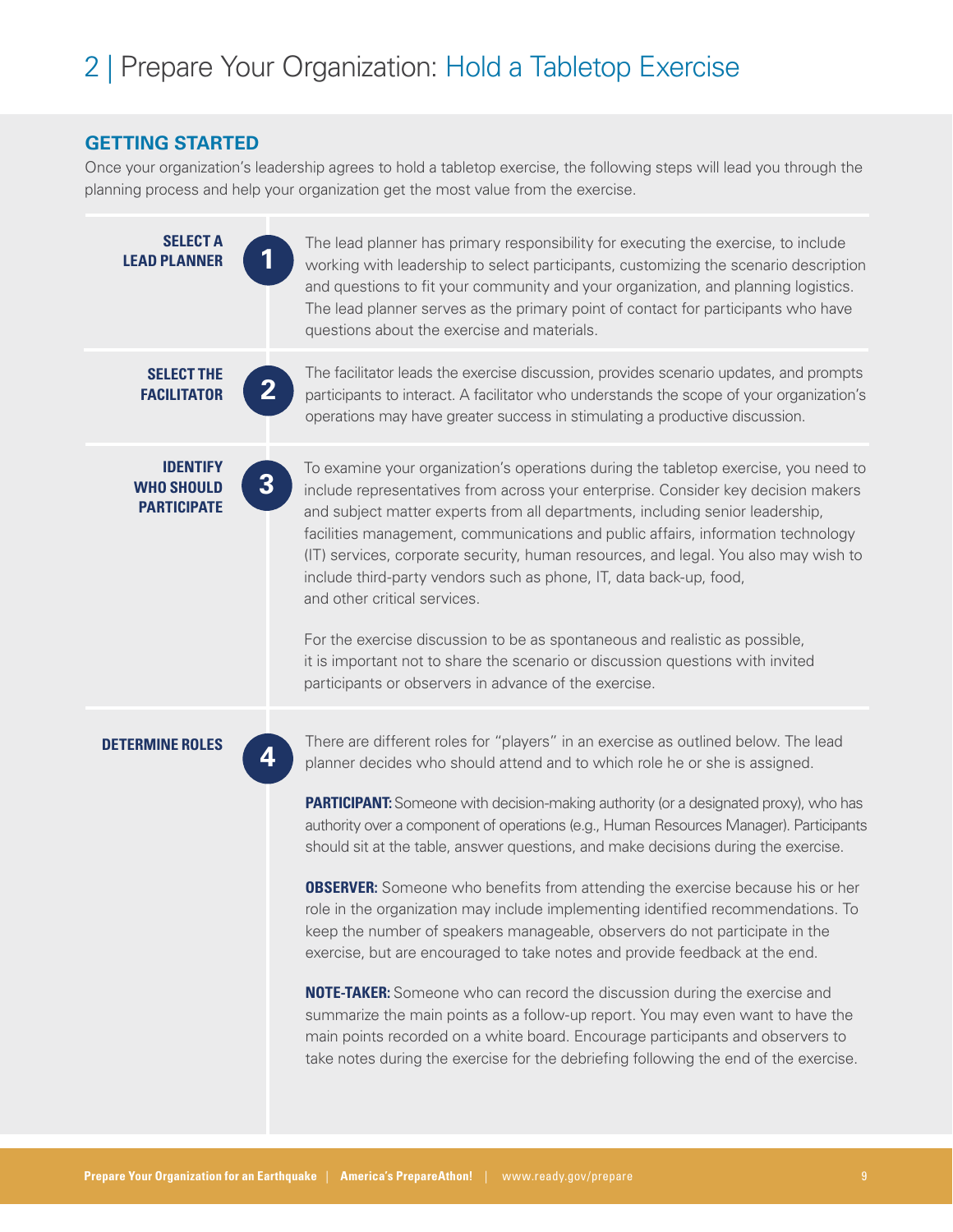#### **GETTING STARTED** (continued)

**5**

**PLAN THE LOGISTICS** The lead planner should address the logistics ahead of time to make sure the exercise goes smoothly.

> **LOCATION:** The room should be large enough for all participants and observers. Set up the room so that everyone can see and hear each other. If participants do not know one another, consider having table tents or name badges with names and departments identified.

**INVITATIONS:** Send invitations to participants with an explanation of what a tabletop exercise is and what role they will play. You should consider sending a save-thedate as soon as the exercise date is determined, followed by a more detailed invitation once the lead planner establishes the objectives, agenda, and logistics (e.g., event location).

**EQUIPMENT AND MATERIALS:** Print enough copies of any materials (e.g., agenda, PowerPoint presentation, and an evaluation form) in advance for all attendees. Collect any other materials you would like to have in the room for easy reference during the exercise, such as existing policies or other manuals. If you are using white boards, make sure you have the easels and markers on hand.

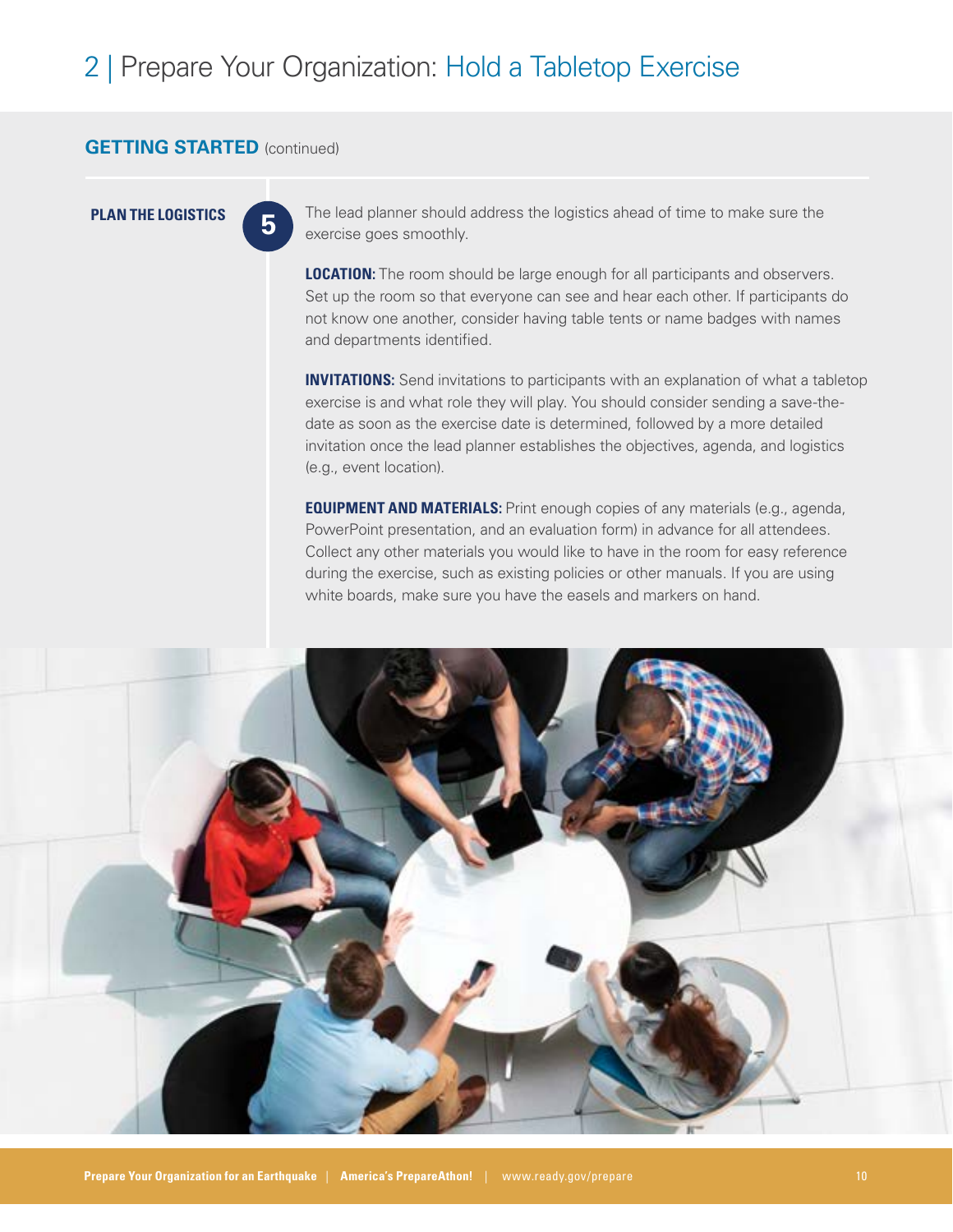

#### **EARTHQUAKE EXERCISE: INITIAL SCENARIO**

**Read the Scenario aloud.**

Tuesday, 10:30 a.m.: Residents in **[your community]**  and the surrounding area experience a magnitude 6.5 earthquake along the **[insert name of fault line]**. Initial reports estimate the quake to have been felt for a 60-mile radius around the epicenter. The quake causes several ruptures of major highways and numerous bridges, and overpasses suffer damage. The strong shaking also sends landslides across rails and along roads, stranding motorists. Upwards of 60 percent of local residents are without power, and a water main break near the center of town causes localized flooding.

Several residents report serious injuries, mostly from car accidents, and crush or puncture wounds from falling debris. Homes, schools, hospitals, and other buildings sustain structural damage across the area with some people trapped in the debris. At 11:28 am, an aftershock occurs 7 miles north of **[your community]** causing additional transportation infrastructure damage and panic among residents. Our facility(ies) appear to have suffered structural damage and at least five **[employees/student/volunteers/congregants]** are reported missing.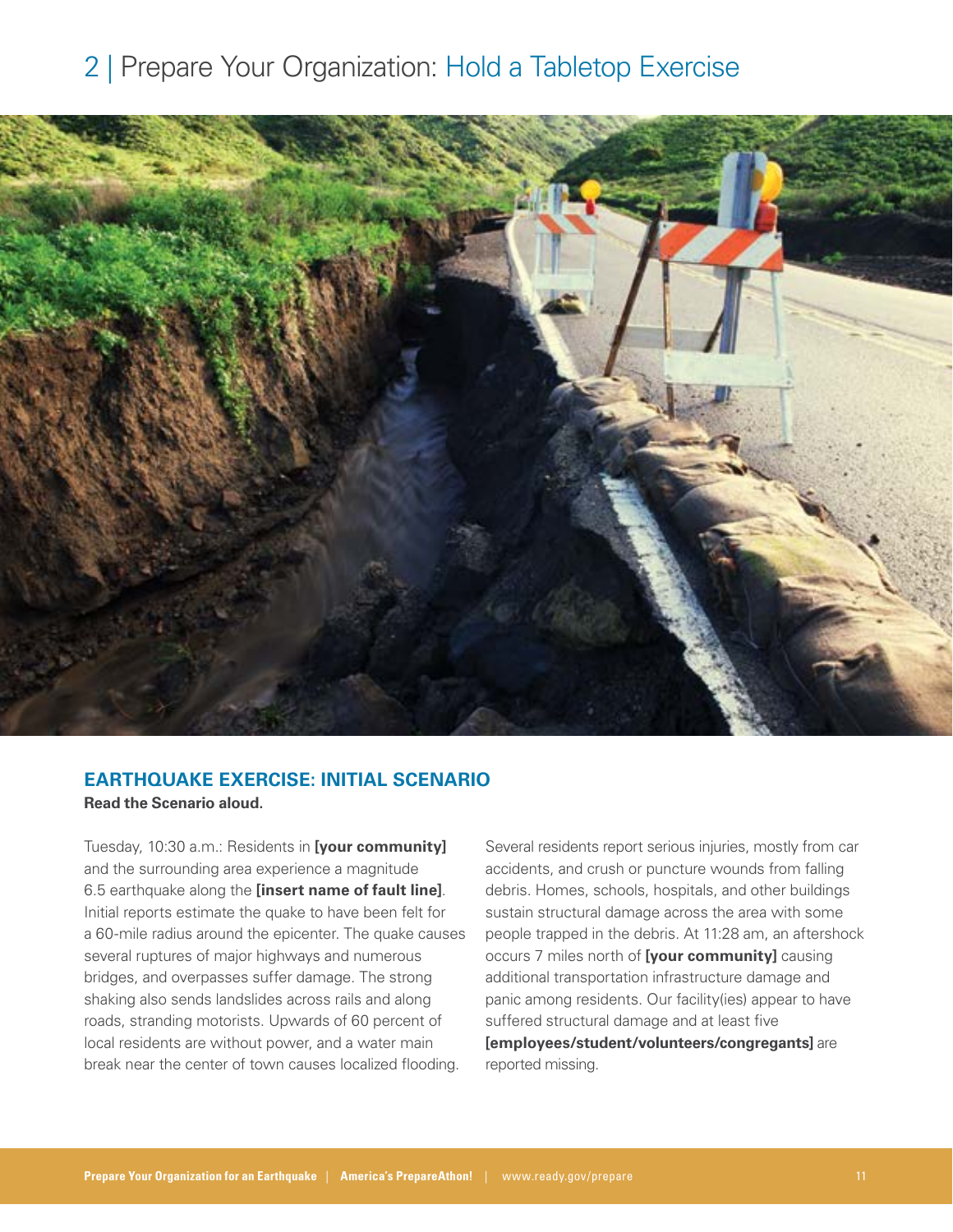#### **EARTHQUAKE INITIAL SCENARIO QUESTIONS**

(suggested time: 20–25 minutes)

|   | What are your immediate actions and<br>priorities in the first 10-15 minutes?                                                                                                                                             | <b>PROMPT:</b> Who is in charge? How are leaders<br>communicating with each other and with [employees/<br>parents/students/volunteers/congregants]? Do you<br>have an alternate plan for communications if traditional<br>systems are damaged or the power is out? Has anyone<br>been trained in the National Incident Management<br>System <sup>1</sup> or the Incident Command System? |
|---|---------------------------------------------------------------------------------------------------------------------------------------------------------------------------------------------------------------------------|------------------------------------------------------------------------------------------------------------------------------------------------------------------------------------------------------------------------------------------------------------------------------------------------------------------------------------------------------------------------------------------|
|   | Do you have an identified place to evacuate<br>to in the immediate aftermath of a disaster<br>like an earthquake? How do you communicate<br>this evacuation plan to your [employees/<br>students/volunteers/congregants]? | <b>PROMPT:</b> Do they know the location of this site? How<br>will you keep [employees/students/volunteers/<br>congregants] safe as they leave? Can you assist<br>anyone with disabilities or access and functional needs?                                                                                                                                                               |
|   | Do you have a process in place to account<br>for all of your [employees/students/<br>volunteers/congregants]? If people cannot<br>be located or contacted, what-if any-<br>processes do you have to account for them?     | <b>PROMPT:</b> How do you know who is on-site at any given<br>time? How is that information communicated to those<br>who need it?                                                                                                                                                                                                                                                        |
|   | Who is responsible for identifying and<br>notifying family members about injured<br>[employees/parents/students/volunteers/<br>congregants] and potential fatalities?                                                     | <b>PROMPT:</b> Do you have emergency contact information<br>for all [employees/parents/students/volunteers/<br>congregants]? Where is it stored?                                                                                                                                                                                                                                         |
|   | What information are you sharing with<br>[employees/parents/students/volunteers/<br>congregants]? How are you communicating<br>about the status of your operations?                                                       | <b>PROMPT:</b> Are your on-site communications systems<br>redundant? Do you have a back-up system?                                                                                                                                                                                                                                                                                       |
| 6 | If safe to do so, what critical operations/<br>functions must be shut down before you leave<br>the facility (ies)? Who knows how to do this?                                                                              |                                                                                                                                                                                                                                                                                                                                                                                          |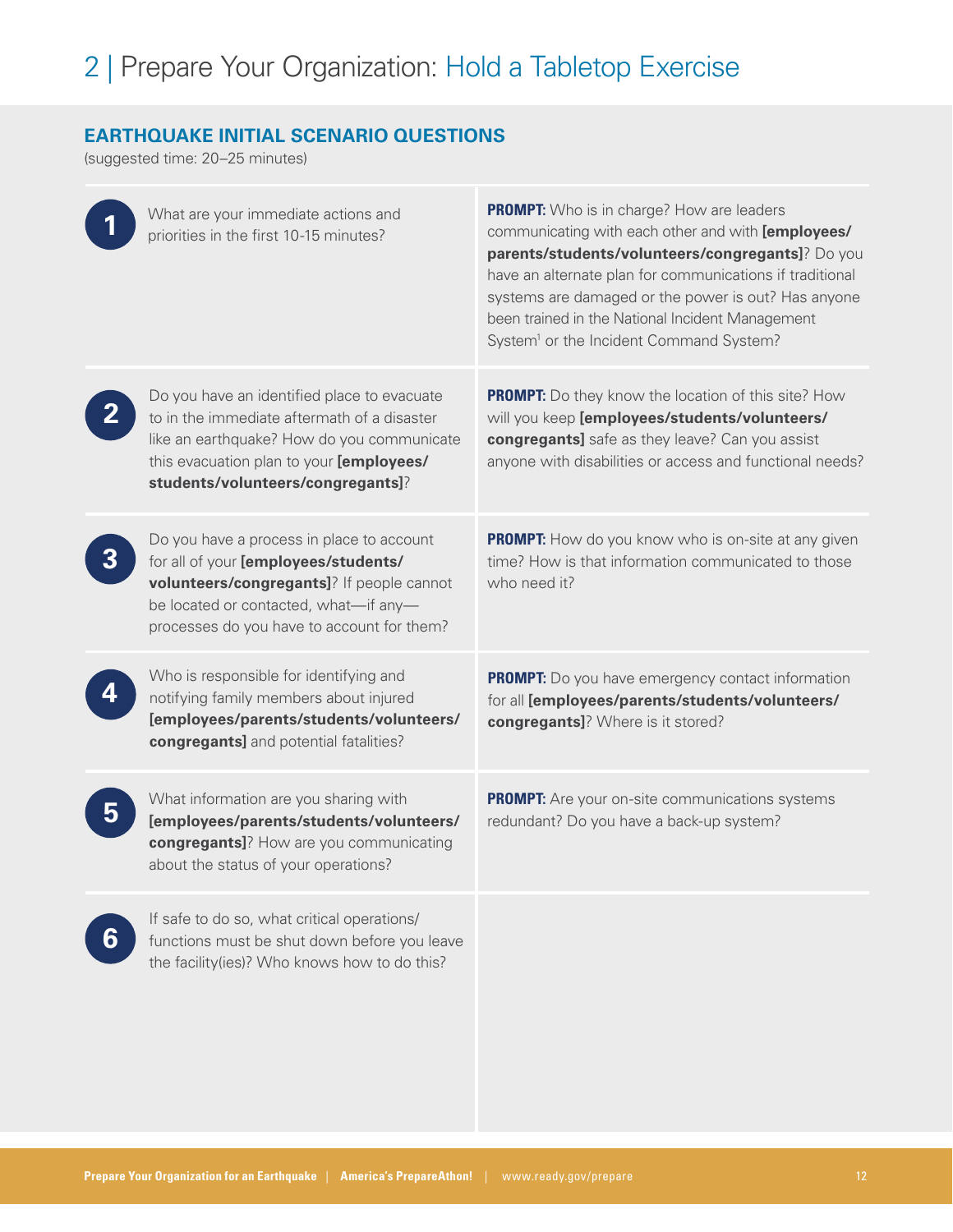#### **EARTHQUAKE EXERCISE: SCENARIO UPDATE #1**

**Read the Scenario Update aloud.**

Wednesday, 8:00 a.m.: Search and rescue efforts are ongoing as reports of people trapped in the debris continue. Utility companies are working around the clock to restore services, but most people lack electricity, natural gas, and water. American Red Cross shelters open at public schools and undamaged recreation centers, where food, water, and personal items are available. The Department of Public Works is clearing main roadways.

Law enforcement is managing checkpoints at the most heavily damaged areas. The fire chief is asking people to leave heavily affected areas and stay out of all buildings within a 5-mile radius of the epicenter until structural engineers can assess the damage and clear the buildings for occupancy.

#### **EARTHQUAKE SCENARIO UPDATE #1 QUESTIONS**

(suggested time: 20–25 minutes)



What are your organization's priorities over the next 12 to 24 hours?



Is your organization continuing to operate in any capacity?

**PROMPT:** How long could you operate without access to your primary location? Are there services like power, water, and road access that you need in order to resume operations?

**NOTE:** If the organization has multiple locations, allow participants to assume that at least some locations are functional at some level. Ask them to discuss what portion of their operations can continue.

**3**

Is your organization prepared to manage extensive earthquake damage? What steps would you take at this time to address the damage?

**PROMPT:** What resources do you need beyond those available at your facility(ies)? Would you reach out for additional help or guidance? What organizations would you reach out to?

**PROMPT:** How would you manage **[volunteers/ donations]** to your organization? How would you match volunteers/donations to **[employees/parents/ students/volunteers/congregants]** with the greatest needs?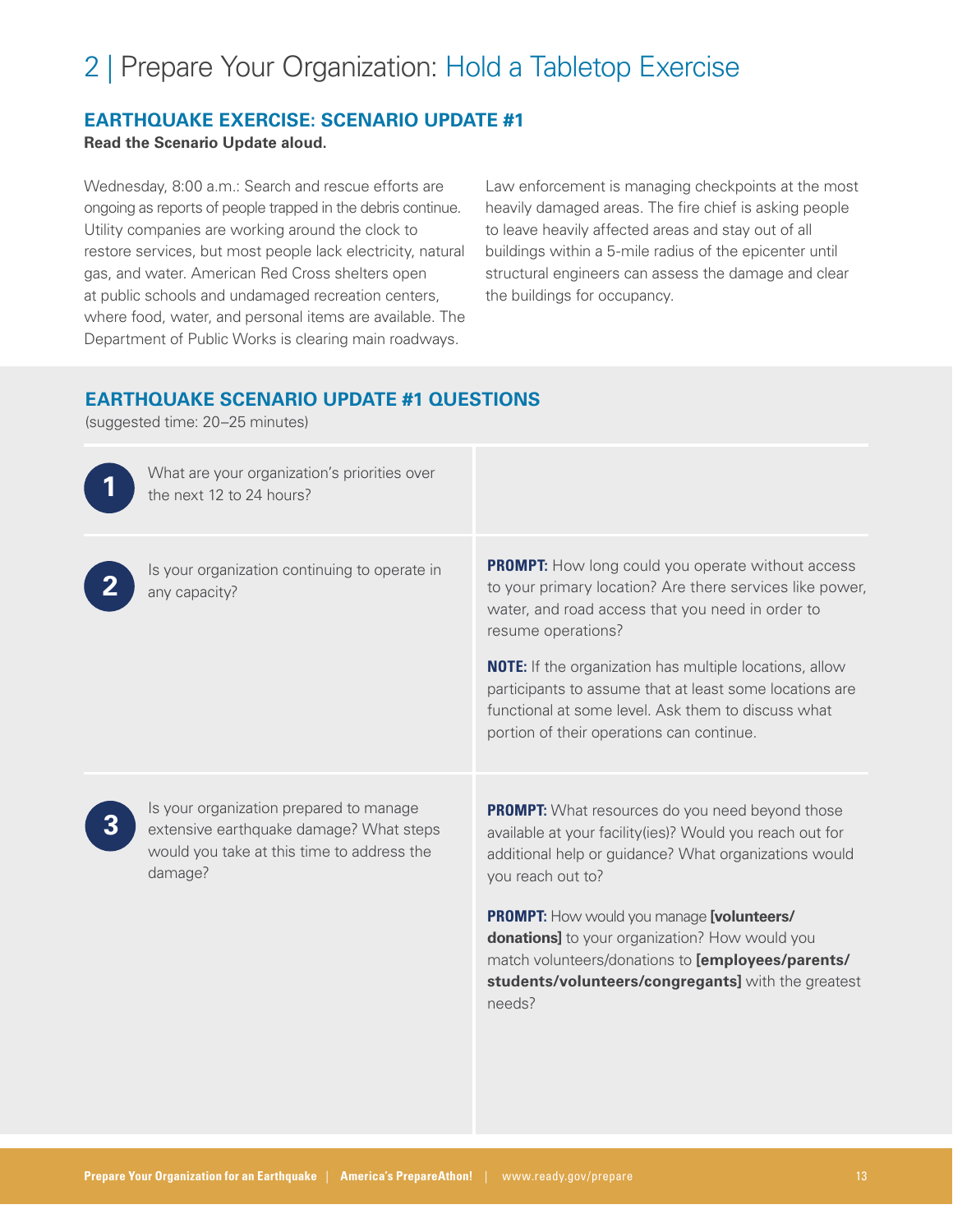#### **EARTHQUAKE SCENARIO UPDATE #2**

#### **Read the Scenario Update aloud.**

Monday, 8:00 a.m.: More than 6,500 homes and businesses suffered moderate to major damage. Parts of major highways and roadways, and dozens of bridges and overpasses require major repairs and debris removal. Many households are still without potable water and power. Approximately 5,000 families are displaced from households and shelter. Most schools and public buildings remain closed at this time. You are able to access your facility(ies) for an initial damage assessment.

There is significant damage to the structure of the building(s) and based on the initial inspection, your facility will not be operational in any capacity for at least 3 months.

**NOTE:** For the purposes of this exercise, if you have more than one facility, it is the primary center of operations that will be down for three or more months.

#### **EARTHQUAKE SCENARIO UPDATE #2 QUESTIONS**

(suggested time: 20–25 minutes)

Now that you know the extent of the damage to your facility(ies), do you have options that allow you to continue operations?

**PROMPT:** How long can you continue to operate without access to your primary facility? Are your employees prepared to work remotely for an extended period of time?

**K-12 AND HIGHER ED PROMPT:** What decisions are being made about the continuation or completion of the school year? What information is being communicated to students and faculty at this time? What short- and long-term actions will be needed to support those students and faculty residing on campus?

**HOUSE OF WORSHIP PROMPT:** What decisions are being made about resuming the worship schedule? What information is being communicated to congregants at this time?

**2**

**1**

Can you access copies of your vital documents, such as insurance papers, financial information, and key business documents and records?

**PROMPT:** Do you have the resources/coverage in place to cover disaster related expenses?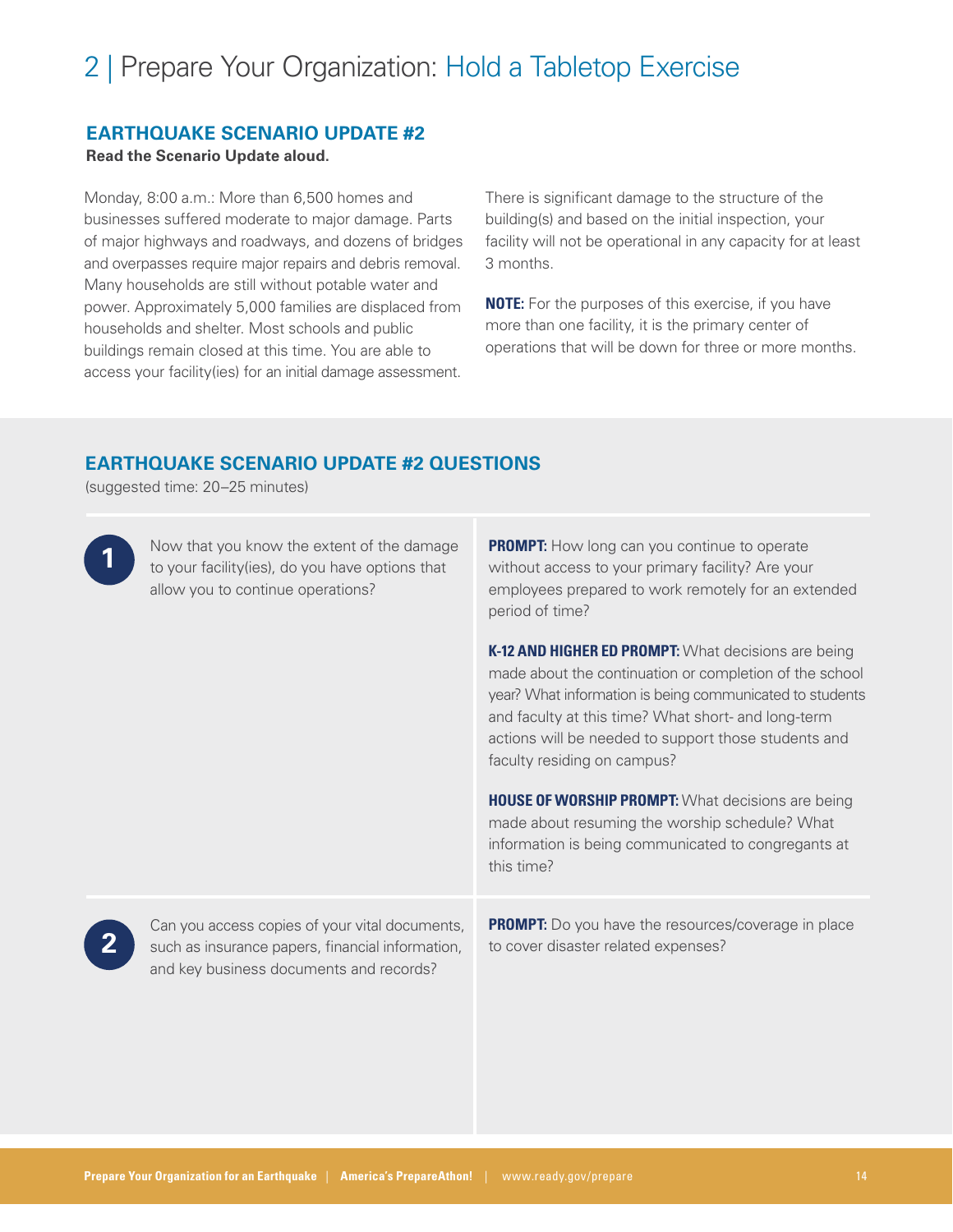#### **EARTHQUAKE SCENARIO UPDATE #2 QUESTIONS** (continued)

|   | How are you communicating with [employees/<br>volunteers] regarding their work status?<br>What are your expectations for [employees/<br>volunteers] who cannot work, either because<br>your organization is not operational or because<br>they have suffered personal losses? | <b>PROMPT:</b> How are these expectations communicated?<br>Will employees be paid for time they cannot work due<br>to the earthquake? How will employees be paid?                                                                                                                                                                                   |
|---|-------------------------------------------------------------------------------------------------------------------------------------------------------------------------------------------------------------------------------------------------------------------------------|-----------------------------------------------------------------------------------------------------------------------------------------------------------------------------------------------------------------------------------------------------------------------------------------------------------------------------------------------------|
|   | What critical services do your [employees/<br><b>volunteers]</b> rely upon to be at work<br>(e.g., power, transit, schools/day care)?                                                                                                                                         | <b>PROMPT:</b> What can you do if these critical services are<br>not restored for some time, even if your facility(ies)<br>is/are operational? Do you have contact information<br>for critical infrastructure providers in your area, such as<br>communications and utilities? Do you know how to<br>find out when these services will be restored? |
|   | Experiencing disasters can be upsetting, so it<br>is important to pay attention to the emotional<br>reactions of your [employees/volunteers/<br>students/congregants]. How is your<br>organization prepared to support individuals<br>who express anxiety or stress?          |                                                                                                                                                                                                                                                                                                                                                     |
| b | What is the long-term impact of this earthquake<br>on your [facility/organization]? Are there<br>any steps you can take now that may lessen<br>the impact of any event like this in the future?                                                                               |                                                                                                                                                                                                                                                                                                                                                     |
|   | What can you do to support the community as<br>it recovers? How can you improve your network<br>and relationships to be better connected to the<br>community to prepare for future events?                                                                                    |                                                                                                                                                                                                                                                                                                                                                     |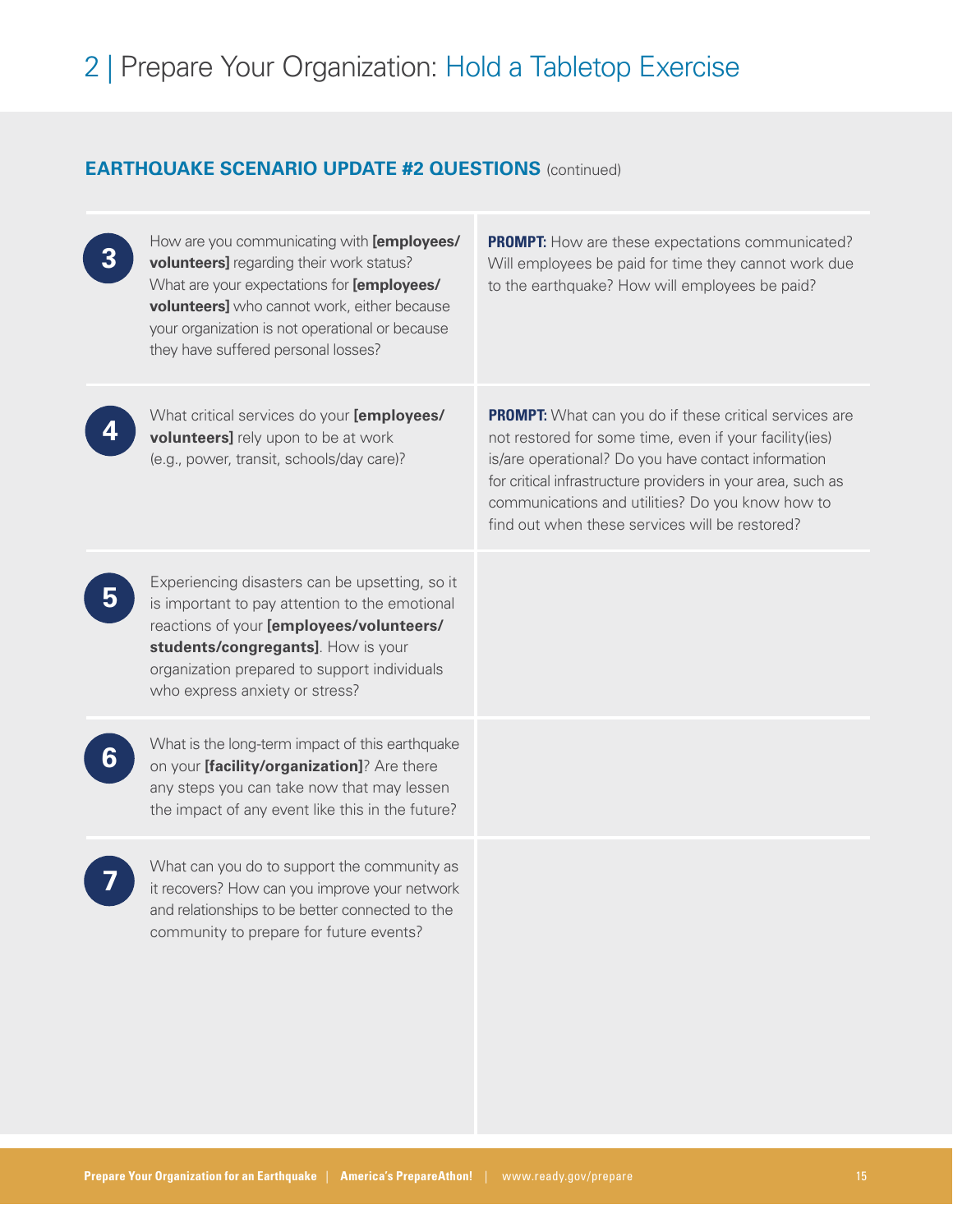#### **FACILITATOR GUIDE - EXERCISE STRUCTURE**

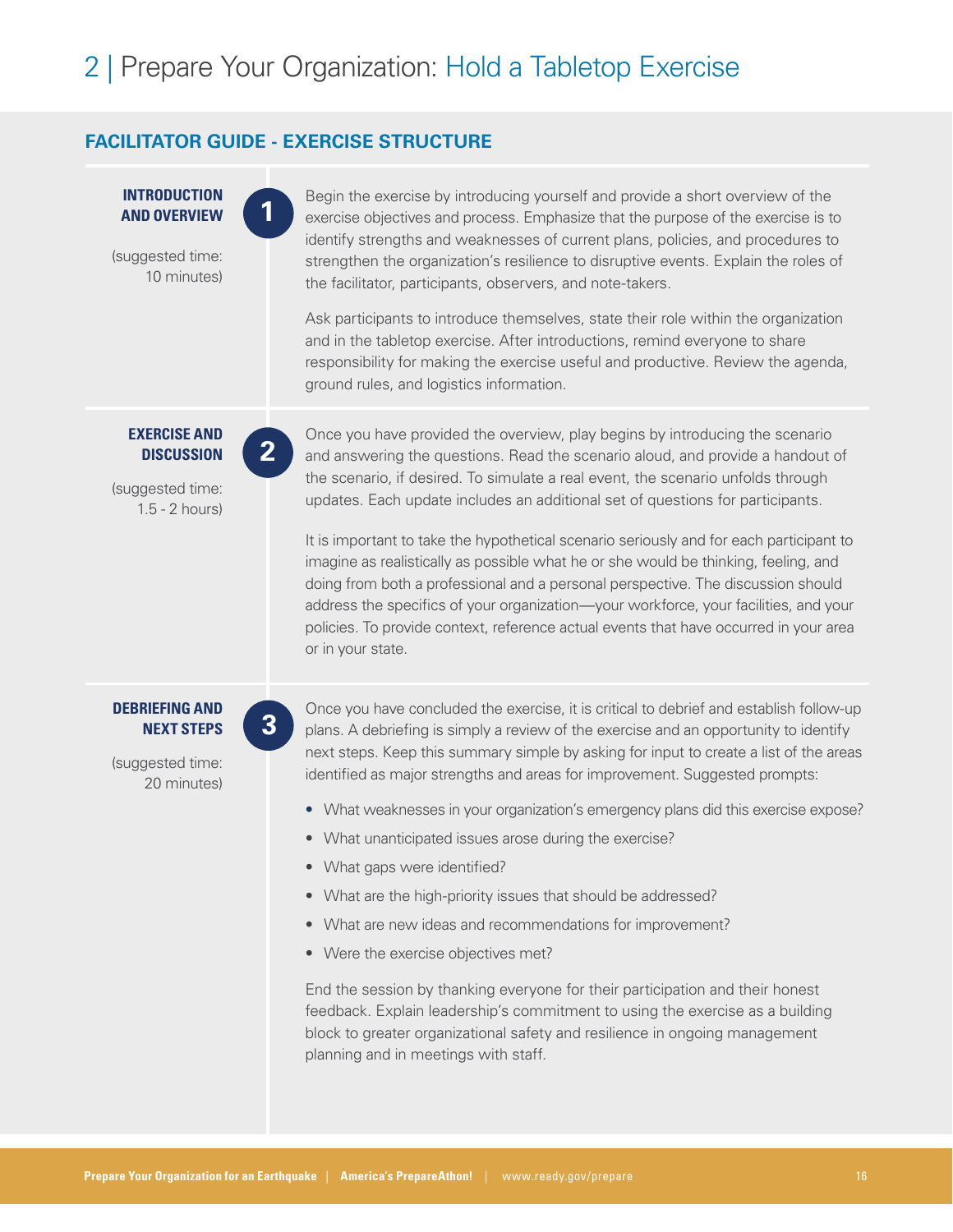#### **FACILITATOR GUIDE – TIPS FOR FACILITATING A PRODUCTIVE TABLETOP EXERCISE**

This guide is designed to help you facilitate a discussion about what your organization would do in response to an earthquake. The facilitator should review all the materials in the Playbook and all the referenced materials, including the links for additional resources, in advance of the exercise. Adequate preparation by the facilitator is the best way to ensure a successful and productive exercise. After reviewing the materials:

| Review the objectives and ensure exercise discussions will meet all objectives.                                                                                                                                                                                                                                                                                                                                                                                                        |
|----------------------------------------------------------------------------------------------------------------------------------------------------------------------------------------------------------------------------------------------------------------------------------------------------------------------------------------------------------------------------------------------------------------------------------------------------------------------------------------|
| Customize the scenario and/or questions so that they are specific to your<br>organization, your facilities, and the services you provide. If the days or times<br>provided affect how your organization would respond to the event, consider<br>different times and days as you discuss the scenario. Review the scenario and<br>follow-up questions and add any additional questions or issues specific to your<br>organization's workforce, organizational structure, or facilities. |
| Review the information at www.ready.gov/individuals-access-functional-needs<br>and consider the needs of individuals in your organization with disabilities or access<br>and functional needs.                                                                                                                                                                                                                                                                                         |
| Review the list of participants and make sure you know their role in the organization.                                                                                                                                                                                                                                                                                                                                                                                                 |
| Ensure all logistics are taken care of, including: seating for all participants and<br>observers, nametags or table tents, and handouts.                                                                                                                                                                                                                                                                                                                                               |
| Discuss the exercise with the note-taker(s) so that they are prepared for the topics<br>to be addressed in the discussion.                                                                                                                                                                                                                                                                                                                                                             |
| Ensure the room has been properly set up so that all participants, observers, and<br>note-takers have adequate visibility of the screen and can hear the discussions.                                                                                                                                                                                                                                                                                                                  |
| Ask open-ended questions, using the words "what," "when," "where," "how," and<br>"why." If necessary, direct questions to specific participants or areas of the organization.                                                                                                                                                                                                                                                                                                          |
| Encourage conversation and give extra encouragement to those who may be<br>hesitant to participate in the conversation.                                                                                                                                                                                                                                                                                                                                                                |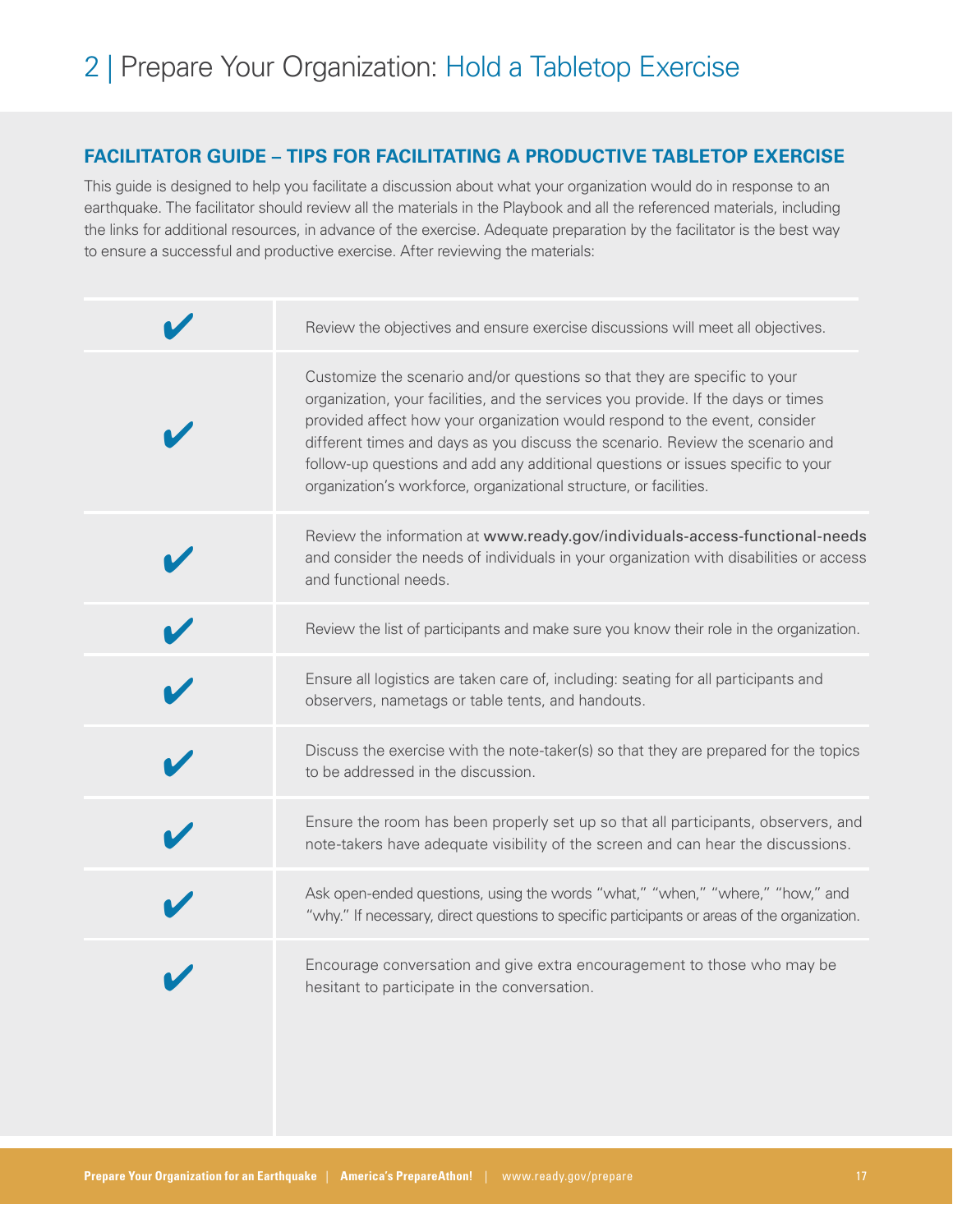#### **FACILITATOR GUIDE – TIPS FOR FACILITATING A PRODUCTIVE TABLETOP EXERCISE** (continued)

 $\checkmark$  $\checkmark$  $\checkmark$  $\checkmark$  $\overline{\mathbf{v}}$  $\checkmark$  $\checkmark$ Elicit suggestions for how to improve issues that arise during the exercise discussion. Involve all participants. Do not let one or two participants monopolize the discussions. Assist the group by summarizing a point, restating a key discussion point, and asking specific individuals to comment. Avoid the temptation to jump in with the solutions when participants are struggling and, instead, try to draw out the answers from them. Participants are more likely to contribute if they feel that people are listening intently and sympathetically. Watch for signs of frustration or conflict. Remember that the exercise is not a test, but an opportunity to identify areas for improvement. If you see mounting frustration or conflict, pause the exercise and suggest a break. Ensure you complete all the scenario updates to meet the exercise objectives. Monitor the time per module. If the discussion is relevant and meaningful, consider continuing the discussion past the agenda time, and make up time in the next module. Moving too quickly may not allow solutions to come forward. Conversely, moving along so slowly that nothing of substance is decided defeats the purpose of the exercise. Ensure that discussions remain within the scope of the given discussion area. Sometimes the conversation may begin to drift to topics more appropriate for discussion in later periods of the exercise, or the conversation may get stuck on a problem area that will need to be resolved later. To keep the discussion moving, use a "parking lot" technique to record difficult issues that can be discussed more fully later.

#### **FOLLOW-UP IS CRITICAL**

After the exercise, be sure to follow through with addressing the gaps and recommended improvements identified by participants in a timely fashion. Your organization's leadership should create a plan that lists what items need to be addressed, who is responsible for executing those tasks, and when resolution is expected. Develop or update your organization's emergency operations plan and test it at least annually. The investment to prepare and to routinely review policies, plans, and communications will strengthen your organization and build resilience to the challenges and events that may lie ahead.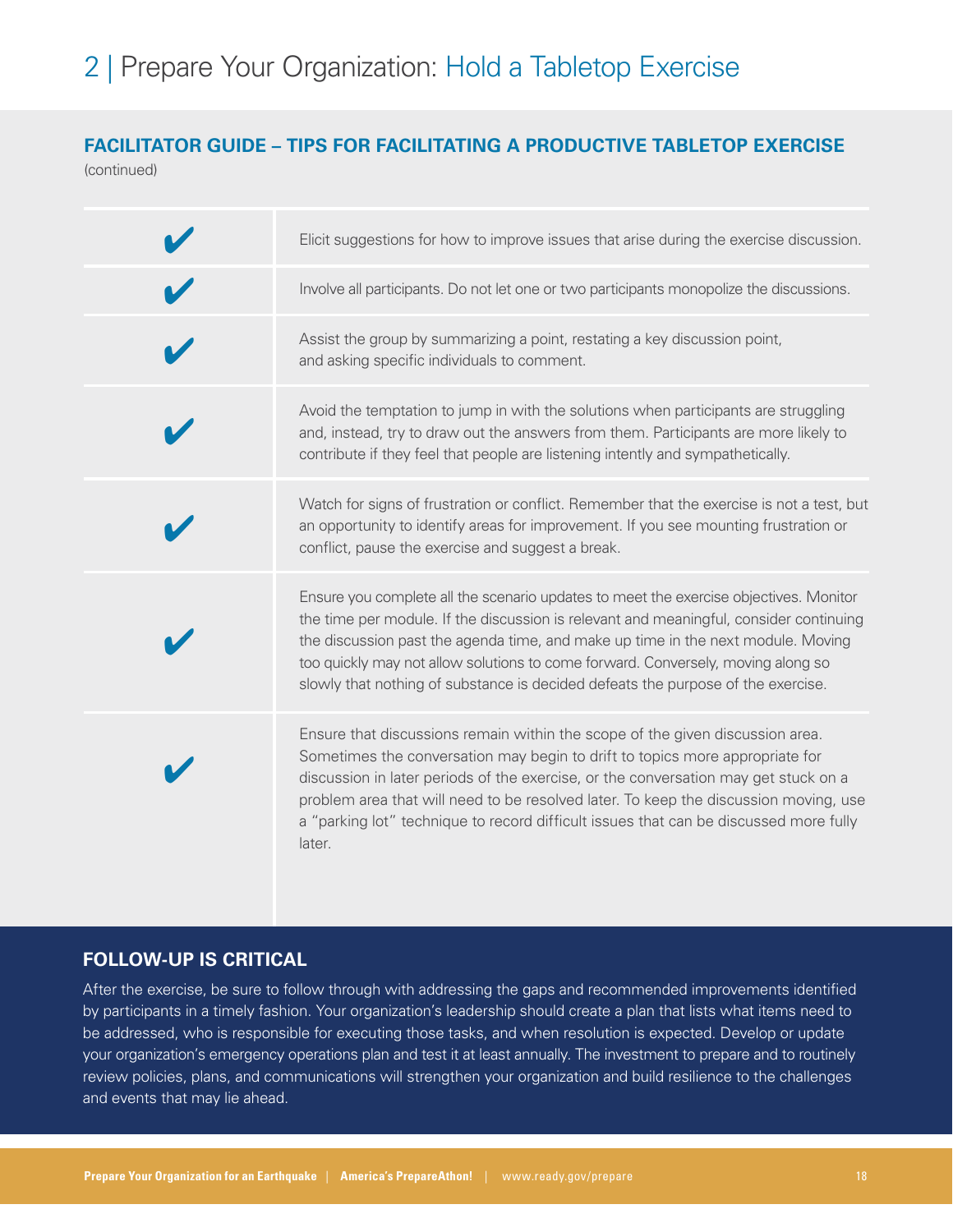## **3** Maintain Momentum Year-Round: More Ways to Prepare

In addition to holding a preparedness discussion or a tabletop exercise for an earthquake, prepare and plan for other hazards you might face. Visit **www.ready.gov/prepare** for risk information and preparedness resources on other hazards. The following resources can help keep your preparedness momentum moving all year long.

- The Crisis and Emergency Risk Communication training program draws from lessons learned during public health emergencies and incorporates best practices from the fields of risk and crisis communication. For course materials, visit http://emergency.cdc.gov/cerc/.
- The National Incident Management System (NIMS) and the Incident Command System (ICS) are used by emergency managers to provide a standard vocabulary and process to manage emergencies. It is a valuable organizing and management tool for any organization. Free training is available online at https://training.fema.gov/IS/NIMS.aspx.
- Practice the Continuity of Operations (COOP) Plan of your business or organization, or visit www.fema.gov/continuity-operations to learn about the importance of having a continuity of operations plan.
- The American Red Cross Ready Rating program is a free, self-guided program designed to help businesses, organizations, and schools become better prepared for emergencies. Members complete a three-point self-assessment of their level of preparedness and have access to tools, tips, and best practices to help improve their level of preparedness. Visit www.readyrating.org.
- A Workplace Community Emergency Response Team (CERT) Program can help prepare employees to help others before professional responders arrive. For more information on Workplace CERT, visit www.fema.gov/communityemergency-response-teams.